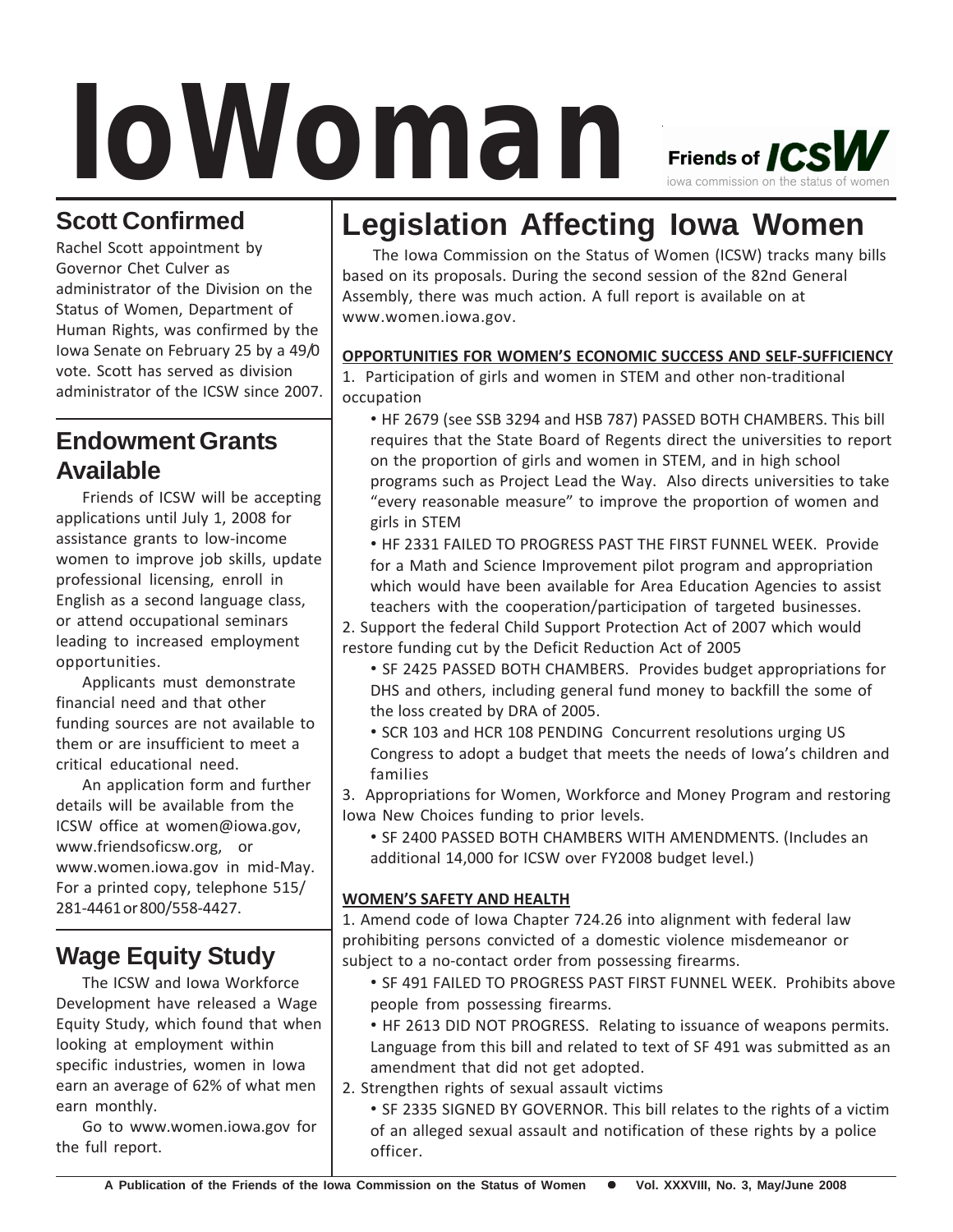## **Keep Watching, Keep Listening**

Last weekend I stood in the computer games section of a store, looking for a birthday present for my soon-to-be stepdaughter who is turning six. This was quite a task as she is quite a "girly-girl," drawn to about anything so long as it's pink. Of course, I take my role seriously as one shaper of her tastes and experiences, but at the same time, I didn't want her to be so wholly unconnected to the game that she wouldn't play it. Among so few choices not aimed clearly at one gender or another, the winner by default was *Animal Doctor*, since *Climbing Everest* would be perceived as "for boys." Sigh.

But something else happened last weekend that didn't really hit me until I was looking at several TVs at the gym Monday morning. On one screen, I saw Iowa-native Dr. Peggy Whitson being helped off a plane after she and two colleagues landed 295 miles off course in Kazakhstan on the way back to Earth from the International Space Station, where she has been Commander. In their 3 ½ hour descent to the Earth, these three experienced, among other things, the force of gravity at ten times the Earth's rate of gravity. And Dr. Whitson set an American record for the most consecutive days spent in space—377. You have likely also seen the footage of her being helped off the plane. She looks tired and a little pale, of course. But there is strength in her eyes.

At the same time on a second screen appeared Danica Patrick, who took this weekend's Indy Japan 300—the first time a woman has ever won an Indycar racing event. Last year, she placed fourth in the Indy 500- better than any female driver ever has. In her footage, she emerges from her car window pressing her fingers against her eyes to stem the flow of tears.

At times since I started at the ICSW, I have heard from some that the women's movement is passé, divisive, or irrelevant—that women in Iowa don't go further in business or politics because "they don't want to." According to these folks, women are too busy, too committed to their families, or one of my favorites, "too smart to take on a thankless job like X." If even one of these is true, how sad for the girls and the young women in our lives, who see us as role models. And how sad for us!

As I watched the two screens with Whitson and Patrick, it occurred to me that *something is happening here*. Women can't afford to believe that women's equality and achievement is something that's already done. The data, for one, tells us this just isn't so. But even deeper, there's a voice inside each one of us expressing a yet-realized desire. It might be a desire to be paid what we're worth or to have more time freedom to spend with family or friends, or to do something new that our heart of hearts tells us we can. Let's practice listening to that voice and not living by default. Let's help the women and girls in our lives discover it, and keep listening. If that comes with some tears or "space" fatigue, well, we can't surprised. -- RS

## **Women You Know Event a Success**

Friends of ICSW, on a snowy March evening, held the 2008 Women You Know Women You Want to Meet fundraising event at the Fort Des Moines Museum and Education Center.

Sponsors of the event were MJ Dolan, Jacqueline Easley, Betty Grundberg, Linda Hanson, Dianne Liepa, Joanne Parker, Rachel Scott, Lu Spaine, Mary Ann Spicer and AFSCME/Iowa Public Employees (Marcia Nichols). Lt. Governor Patty Judge was a special guest.

Thanks to all who came, especially our sponsors!

#### *-- Legislation Continued from Page 1*

3. Increase funding to ICSW for issues of violence against women.

• SF 2400 PASSED BOTH CHAMBERS WITH AMENDMENTS. (Includes an additional 14,000 for ICSW over FY2008 budget level.) 4. Increase funding for women's

health issues.

• HF 2145 SIGNED BY GOVERNOR. Requires insurers to cover HPV vaccinations.

- SF 2177 SIGNED BY GOVERNOR. Provides for health-related activities and regulation by Dept. of Public Health, including treatment and prevention of STDs available to minors.
- HF 2292 FAILED TO PROGRESS PASSED FIRST FUNNEL WEEK. Provided for time/space for employees to breast-feed.
- SF 2377 PASSED SENATE. Allows victims of stalking, domestic violence to qualify for unemployment should they have to leave their jobs.

#### **GENDER EQUITY AND EQUAL JUSTICE FOR WOMEN**

1. Extend gender balance requirements on boards and commissions to political subdivisions of the State of Iowa

• NO BILL INTRODUCED.

2. Extend deadline for filing civil rights complaints.

- SF 2292 WAS SIGNED BY THE GOVERNOR. This extends filing deadline from 180 days to 300 days.
- 6. Establish gender-specific continuum of care for females in the juvenile justice system, starting with restricting ALL placements at Iowa Juvenile homes for females only.
	- SSB 3254 DID NOT PROGRESS PAST FIRST FUNNEL WEEK. Would have restricted all Iowa Juvenile Home placements to females.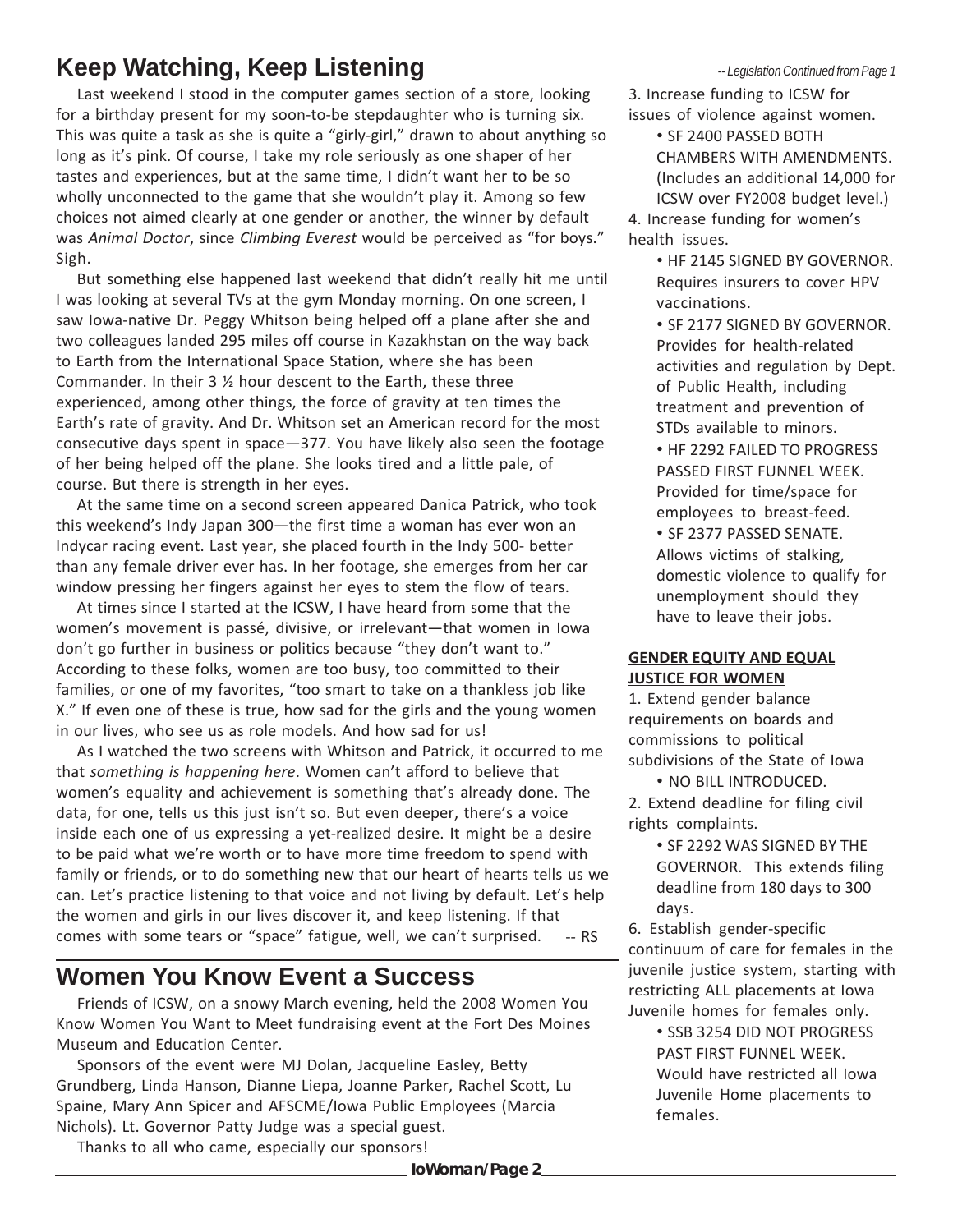# *Calendar of Events*

| U MI VI I MAI<br>$\sim$ $\sim$ $\sim$<br>— 1 V I I LV |                                                                                                                                                                                                                                                                                                                                                                                                                                                  |                        |                                                                                                                                                                                                                                                                                                                                                                                                                                                                                                                                                                                                                                                                                                                    |
|-------------------------------------------------------|--------------------------------------------------------------------------------------------------------------------------------------------------------------------------------------------------------------------------------------------------------------------------------------------------------------------------------------------------------------------------------------------------------------------------------------------------|------------------------|--------------------------------------------------------------------------------------------------------------------------------------------------------------------------------------------------------------------------------------------------------------------------------------------------------------------------------------------------------------------------------------------------------------------------------------------------------------------------------------------------------------------------------------------------------------------------------------------------------------------------------------------------------------------------------------------------------------------|
| <b>May</b>                                            |                                                                                                                                                                                                                                                                                                                                                                                                                                                  | 13                     | HerStory Celebration: Chrysalis After-School Program.                                                                                                                                                                                                                                                                                                                                                                                                                                                                                                                                                                                                                                                              |
| $\overline{2}$<br>$\overline{2}$                      | Asian Pacific Islander Heritage Month<br><b>Osteoporosis Awareness and Prevention Month</b><br>Iowa Gender-Specific Services Task Force. 10 a.m.-12<br>noon, Urbandale Public Library, Urbandale. Kathy<br>Nesteby, ICSW, 515/281-6915, 800/558-4427, or<br>kathy.nesteby@iowa.gov.<br>Iowa Preventing Abuse Conference. 8 a.m. - 4:30<br>p.m. Marriott Hotel, Cedar Rapids. Fee varies. To<br>learn more, visit www.preventingabuse.org or call | 15<br>15               | 4-6 p.m. Drake University, Des Moines. Free. Chrysalis<br>Foundation, 515/255-1853 or info@ chrysalisfdn.org.<br>Aging to Perfection. 4:30 - 8 p.m. Iowa Methodist<br>Medical Center, Des Moines. Free and open to the<br>public. For more information go to<br>www.iowahealth.org/livewell.<br>Fathers Matter Too: A Father's Place in Strengthening<br>Families. 8 a.m. - 4 p.m., Drake University, Des<br>Moines. For registration materials, visit<br>www.dhs.state.ia.us/consumers/child_support/<br>fatherhood/home.html. To obtain a registration form<br>or for questions, e-mail fathersmatter2@q.com or<br>contact Morgan Streeter at 515/558-9762.<br>Whispers & Screams are hard the hear: creating an |
| 3                                                     | 866/454-1776.<br>First Lady Mari Culver's Shelter Volunteer Day. To<br>learn more, go to www.governor.iowa.gov/<br>administration/bios/shelter_cleaning.php.                                                                                                                                                                                                                                                                                     | $22 - 23$              |                                                                                                                                                                                                                                                                                                                                                                                                                                                                                                                                                                                                                                                                                                                    |
| $\mathbf{3}$<br>$\overline{7}$                        | Walk Me Hometo the Place I Belong. Grays Lake,<br>Des Moines. \$30 National Foster Parent Association,<br>www.walkmehome.org/siteTR?fr_id=1042&pg=entry.<br><b>Iowa Dropout Prevention Leadership Summit:</b>                                                                                                                                                                                                                                    |                        | audience for girls' voices. Chapter 12: Sisterhood. The<br>Hotel at Gateway Center, Ames. Fee varies.<br>Registration materials available at                                                                                                                                                                                                                                                                                                                                                                                                                                                                                                                                                                       |
|                                                       | Destination Graduation. 10 a.m. - 4 p.m., Polk<br><b>County Convention Complex, Des Moines. Free. Go</b><br>to www.regonline.com/iowadropoutsummit to learn<br>more.                                                                                                                                                                                                                                                                             | 22                     | www.women.iowa.govorbycontacting Kathy<br>Nesteby, ICSW, 515/281-6915, 800/558-4427, or<br>kathy.nesteby@iowa.gov.<br>White House Project Meeting. 4 - 7:30 p.m., Des                                                                                                                                                                                                                                                                                                                                                                                                                                                                                                                                              |
| 9                                                     | ICSW Policy Lunch and Learn. 12 noon - 1 p.m.,<br>Legislative Dining Room, State Capitol, Des Moines.<br>Free and open to the public. ICSW, 800/558-4427,<br>515/281-4461 or women@iowa.gov.                                                                                                                                                                                                                                                     |                        | Moines. Details to be announced soon. Free and<br>open to the public. ICSW, 800/558-4427, 515/281-<br>4461 or women@iowa.gov.                                                                                                                                                                                                                                                                                                                                                                                                                                                                                                                                                                                      |
| 9                                                     | 3rd Annual Mother's Day Soiree. 5-8 p.m. 432 East<br>Locust Street, Des Moines. \$25. Chrysalis Foundation,<br>515/255-1853 or info@chrysalisfdn.org.                                                                                                                                                                                                                                                                                            | <u>June</u><br>$3 - 4$ | Unity and Diversity: The Challenge for Change. 10th<br>HIV/AIDS Conference Holiday Inn Conference                                                                                                                                                                                                                                                                                                                                                                                                                                                                                                                                                                                                                  |
| $11 - 17$<br>13                                       | National Women's Health Week<br>Iowa Commission on the Status of Women Meeting.<br>10:30 a.m. - 3:30 p.m. Ola Babcock Miller Building,                                                                                                                                                                                                                                                                                                           |                        | Center, Des Moines. Fee varies. For more<br>information, go to www.trainingresources.org/<br>displayconvention.cfm?conventionnbr=5107.                                                                                                                                                                                                                                                                                                                                                                                                                                                                                                                                                                             |
|                                                       | Des Moines. Free and open to the public. Call or write<br>for special accommodations, 800/558-4427, 515/281-                                                                                                                                                                                                                                                                                                                                     | 6                      | Iowa Gender-Specific Services Task Force. 10 a.m.-12<br>noon, Urbandale Public Library, Urbandale. Kathy                                                                                                                                                                                                                                                                                                                                                                                                                                                                                                                                                                                                           |

## **Iowa Women Running**

4461 or women@iowa.gov.

On June  $3<sup>th</sup>$ , primary elections will narrow down the candidates who will run for election on November  $4<sup>th</sup>$ . The ICSW recognizes that when women come to the table, women's issues get discussed. Furthermore, women's issues are everyone's issues, especially families'.

Nesteby, ICSW, 515/281-6915, 800/558-4427, or

kathy.nesteby@iowa.gov.

Iowa is one of two states (with Mississippi) to have never sent a woman to Congress or had a female governor. Iowa has had four lieutenant governors, three secretaries of state, one attorney general, and one secretary of agriculture who were female. No female has even ever run for election as Iowa's auditor.

Women were only 23 percent of legislators serving this Iowa General Assembly. Six women are Senators and twenty-eight serve as Representatives.

Fifty-six candidates who filed by the deadline for listing in the primary elections include:

U.S. Congress: 2 women (1 Republican and 1 Democrat)

Iowa Senate: 9 women (5 Democrats and 4 Republicans)

Iowa House of Representatives: 45 women (29 Democrats and 16 Republicans)